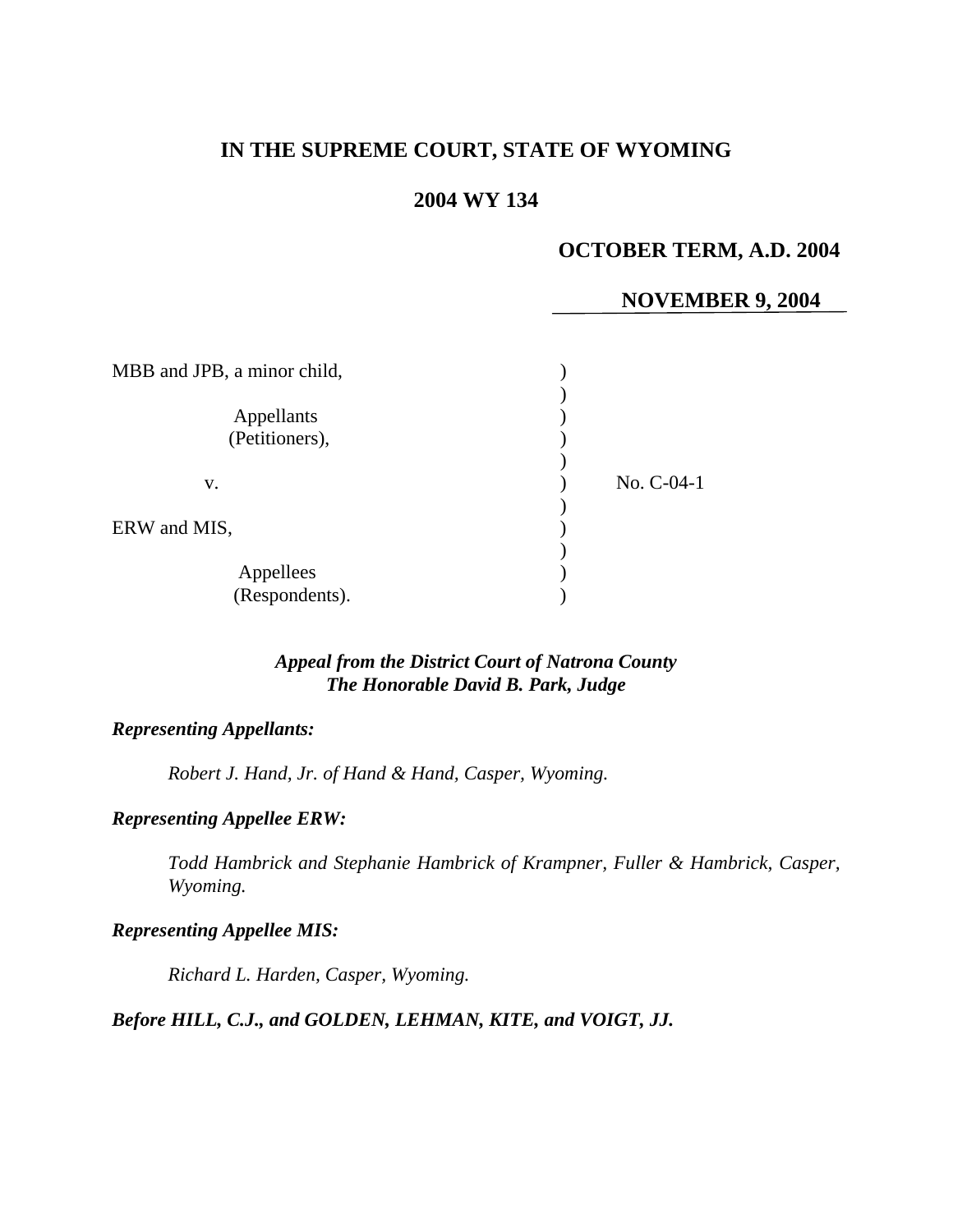### **VOIGT, Justice.**

[¶1] In 1993, J.S. was born to MIS (Mother) and ERW (Father). Seven months later, Mother and J.S. began living with Michael Bisiar (Bisiar). In 1998, Mother and Bisiar had a child, J.B., together. In 1999, an order was entered awarding Mother custody of J.S. In 2002, Mother moved out of Bisiar's home. She was facing criminal charges and requested that Father take custody of J.S. Father took custody of J.S. and filed a petition to modify the custody order, requesting that he be granted custody of J.S. The district court granted Father's petition. Shortly thereafter, Bisiar and J.B. filed a petition to set aside the modification, claiming that Father had refused to allow them visitation with J.S. Mother and Father filed separate motions to dismiss Bisiar's petition. The district court granted the motions to dismiss, finding that Bisiar and J.B. lacked standing to bring the action. Bisiar and J.B. appealed. We will affirm.

### *ISSUE*

[¶2] The dispositive issue presented in this case is whether a stepparent or sibling has standing to challenge a custody order or to request visitation.

## **FACTS**

[¶3] In 1993, J.S. was born to Mother and Father, an unmarried couple. When J.S. was approximately seven months old, Mother and J.S. began living with Bisiar. Bisiar, Mother and J.S. lived together for approximately six years, during which time a second child, J.B., was born. Bisiar held J.S. out as his own son and a close familial bond developed among Bisiar, J.B. and J.S.

[¶4] In 1999, genetic testing established Father's paternity with respect to J.S. At that time, Mother and Father entered into an agreement giving Mother custody of J.S. and providing a visitation schedule whereby Father and J.S., who had had little prior contact, would be gradually introduced into a standard visitation arrangement. In 2002, Father moved to modify this agreement requesting that he be granted full custody of J.S. Father's motion alleged that on May 29, 2002, Mother asked Father to take custody of J.S. because she was homeless and awaiting arraignment on charges of aiding and abetting burglary and aggravated burglary. Mother and Father stipulated to the modification and an order giving Father primary custody of J.S. was entered by the district court on January 30, 2003.

[¶5] On June 3, 2003, Bisiar filed a petition to set aside the modification order. Bisiar asserted that he was not given his "statutory rights to reasonable notice and an opportunity to be heard with regard to the placement of the minor child as provided in W.S. § 20-5-105." The essence of his claim was that under the Uniform Child Custody Jurisdiction Act (UCCJA), he should have received notice of the hearing and that Father was required to provide the names of all persons with whom the minor child has lived during the last five years. Bisiar also asserted that Father, by not allowing him and J.B. visitation with J.S., was infringing upon their constitutional right to freedom of association with J.S. Bisiar requested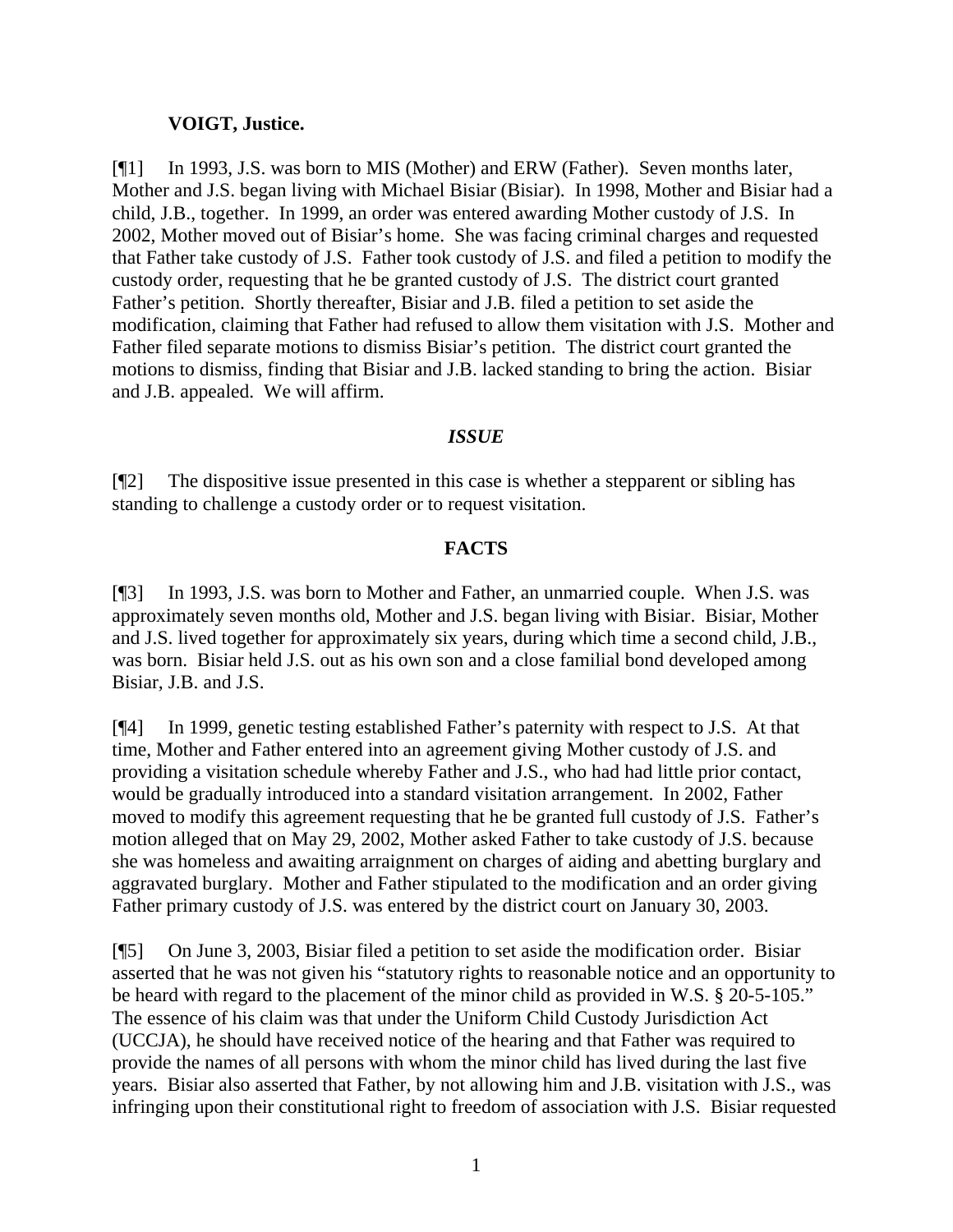that the order be modified to "provide a reasonable and liberal visitation schedule by and between [Bisiar and J.B.] and the minor child [J.S.] . . .." Mother and Father filed separate motions to dismiss Bisiar's petition, asserting that he had no standing to request that the district court's order be set aside or seek visitation because Bisiar was not J.S.'s parent. On October 30, 2003, the district court dismissed Bisiar's petition, finding that he had "no standing under Wyoming law to bring this action." Bisiar timely appealed.

#### **STANDARD OF REVIEW**

[¶6] Bisiar's petition was dismissed pursuant to W.R.C.P. 12(b)(6) for failure to state a claim for which relief can be granted.

> "When claims are dismissed under W.R.C.P. 12(b)(6), this court accepts the facts stated in the complaint as true and views them in the light most favorable to the plaintiff. Such a dismissal will be sustained only when it is certain from the face of the complaint that the plaintiff cannot assert any facts that would entitle him to relief. *Story v. State*, 2001 WY 3, ¶ 19, 15 P.3d 1066, ¶ 19 (Wyo.2001). Dismissal is a drastic remedy and is sparingly granted; nevertheless, we will sustain a W.R.C.P. 12(b)(6) dismissal when it is certain from the face of the complaint that the plaintiff cannot assert any set of facts that would entitle that plaintiff to relief. *Robinson v. Pacificorp*, 10 P.3d 1133, 1135-36 (Wyo.2000)."

*Bonnie M. Quinn Revocable Trust v. SRW, Inc*., 2004 WY 65, ¶ 8, 91 P.3d 146, 148 (Wyo. 2004) (*quoting Manion v. Chase Manhattan Mortgage Corp*., 2002 WY 49, ¶ 6, 43 P.3d 576, ¶ 6 (Wyo. 2002) and *Van Riper v. Oedekoven*, 2001 WY 58, ¶ 24, 26 P.3d 325, ¶ 24 (Wyo. 2001)).

#### **DISCUSSION**

[¶7] On appeal, Bisiar and J.B. contend (1) that the district court should have been made aware of their relationship with J.S. before granting the modification; and (2) that they should have been awarded visitation. In support of their first argument, they contend that the modification was defective because Father did not comply with a provision of the UCCJA, Wyo. Stat. Ann. § 20-5-110 (LexisNexis 2003), which requires:

> Every party in a custody proceeding in his first pleading or in an affidavit attached to that pleading shall give information under oath as to the child's present address, the places where the child has lived within the last five (5) years and the names and present addresses of the persons with whom the child has lived during that period.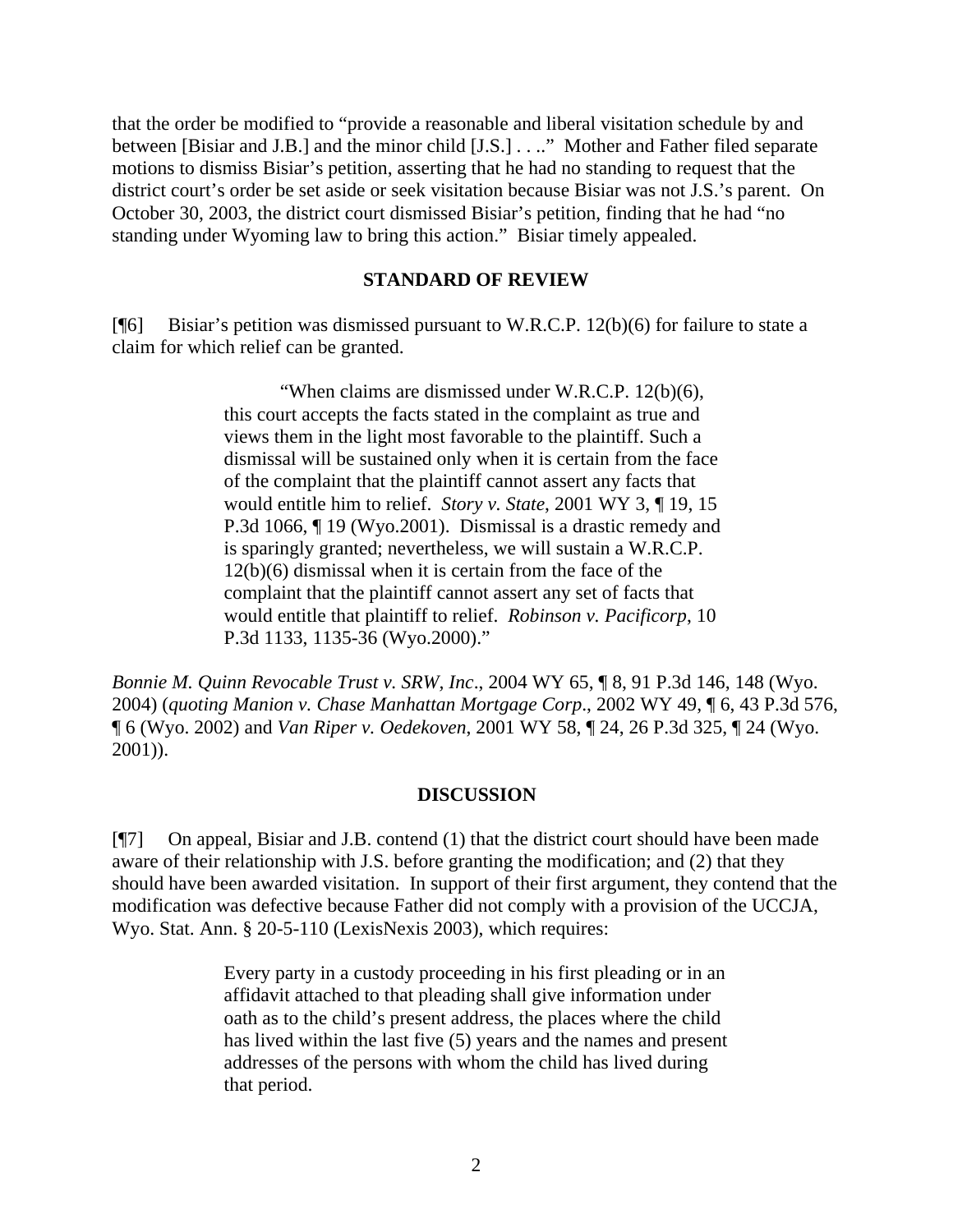Bisiar and J.B. maintain that because Father did not include this information in his petition for modification, the resulting order was defective and should have been set aside.

[¶8] We disagree. To begin with, Bisiar and J.B. failed to demonstrate the applicability of the UCCJA to an *intrastate* custody matter, considering that the stated purpose of the act is to avoid and resolve custody conflicts between different jurisdictions.<sup>1</sup> Secondly, and more fundamentally problematic for Bisiar and J.B., is the fact that they lack standing to challenge the district court's modification order and request visitation. Standing—a stake or interest in

(a) The general purposes of this act are:

(i) To avoid jurisdictional competition and conflict with courts of other states in matters of child custody which have in the past resulted in the shifting of children from state to state with harmful effects on their well-being;

(ii) To promote cooperation with the courts of other states to the end that a custody decree is rendered in that state which can best decide the case in the interest of the child;

(iii) To assure that litigation concerning the custody of a child take place ordinarily in the state with which the child and his family have the closest connection and where significant evidence concerning his care, protection, training and personal relationships is most readily available, and that courts of this state decline the exercise of jurisdiction when the child and his family have a closer connection with another state;

(iv) To discourage continuing controversies over child custody in the interest of greater stability of home environment and of secure family relationships for the child;

(v) To deter abductions and other unilateral removals of children undertaken to obtain custody awards;

(vi) To avoid relitigation of custody decisions of other states in this state insofar as feasible;

(vii) To facilitate the enforcement of custody decrees of other states;

(viii) To promote and expand the exchange of information and other forms of mutual assistance between the courts of this state and those of other states concerned with the same child; and

(ix) To make uniform the law of those states which enact it.

 1 Wyo. Stat. Ann. § 20-5-102(a) (LexisNexis 2003) provides: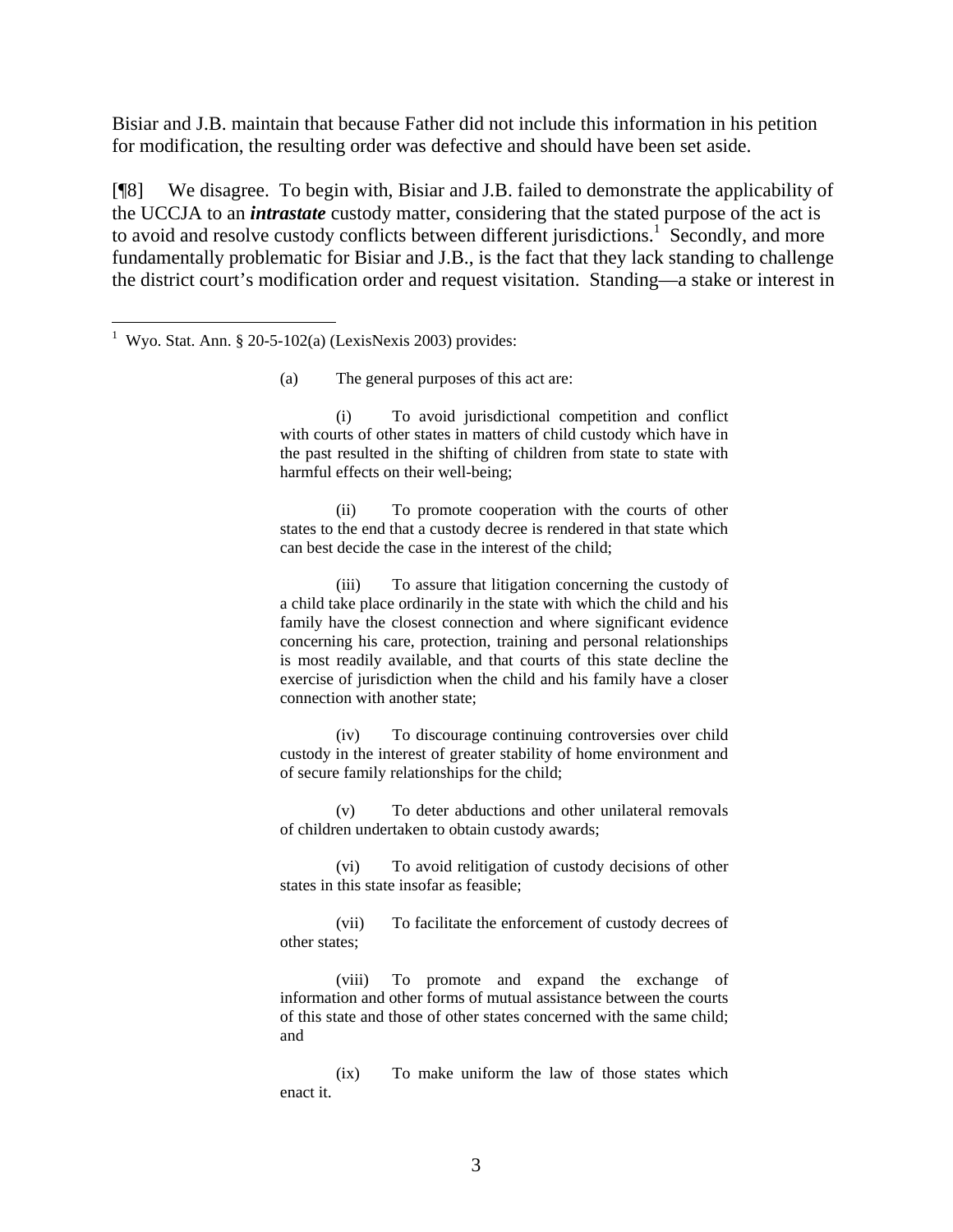the litigation—must be established for participation in a lawsuit as a party. *State ex rel. Bayou Liquors, Inc. v. City of Casper*, 906 P.2d 1046, 1048 (Wyo. 1995) (*quoting Schulthess v. Carollo*, 832 P.2d 552, 556-57 (Wyo. 1992)).

[¶9] In *State ex rel. Klopotek v. District Court of Sheridan County,* 621 P.2d 223, 227 (Wyo. 1980), *superseded by statute on other grounds by Marquiss v. Marquiss*, 837 P.2d 25 (Wyo. 1992), we stated that "[t]he father and mother are natural guardians of the persons of their minor children." Parents enjoy a constitutionally protected fundamental right to "make decisions concerning the care, custody, and control of their children." *Troxel v. Granville,* 530 U.S. 57, 66, 120 S.Ct. 2054, 147 L.Ed.2d 49 (2000); *see also Michael v. Hertzler*, 900 P.2d 1144, 1147 (Wyo. 1995). This fundamental right has been recognized as a liberty interest protected under the Fifth and Fourteenth Amendments to the United States Constitution, and is also found in Wyo. Const. art. 1, § 6, which provides, "[n]o person shall be deprived of life, liberty or property without due process of law." *Michael,* 900 P.2d at 1147. In *Troxel,* the United States Supreme Court discussed this principle:

> The liberty interest at issue in this case—the interest of parents in the care, custody, and control of their children—is perhaps the oldest of the fundamental liberty interests recognized by this Court. More than 75 years ago, in *Meyer v. Nebraska*, 262 U.S. 390, 399, 401, 43 S.Ct. 625, 67 L.Ed. 1042 (1923), we held that the "liberty" protected by the Due Process Clause includes the right of parents to "establish a home and bring up children" and "to control the education of their own." Two years later, in *Pierce v. Society of Sisters*, 268 U.S. 510, 534-535, 45 S.Ct. 571, 69 L.Ed. 1070 (1925), we again held that the "liberty of parents and guardians" includes the right "to direct the upbringing and education of children under their control."

*Troxel*, 530 U.S. at 65. "It is cardinal with us that the custody, care and nurture of the child reside first in the parents . . ..'" *Nulle v. Gillette-Campbell County Joint Powers Fire Bd*., 797 P.2d 1171, 1174 (Wyo. 1990) (*quoting Prince v. Massachusetts*, 321 U.S. 158, 166, 64 S.Ct. 438, 88 L.Ed. 645 (1944)).

[¶10] While a parent's interest in the care and custody of his or her child is a fundamental right, it is not without limitations. *Michael,* 900 P.2d at 1148. The State, pursuant to its police power and in its capacity as *parens patriae,* has the right and duty to "supervise the welfare of children and promote their best interest in a way which affects the rights of parents." *Id.* at 1150. However, state action affecting this fundamental right is subject to strict scrutiny. *Id.* at 1146. Also, private action affecting a parent's interest in the care, custody and control or his child may only be accomplished by court action taken pursuant to appropriate statutory authority. *Id.* at 1147; *State ex rel. Klopotek,* 621 P.2d at 227.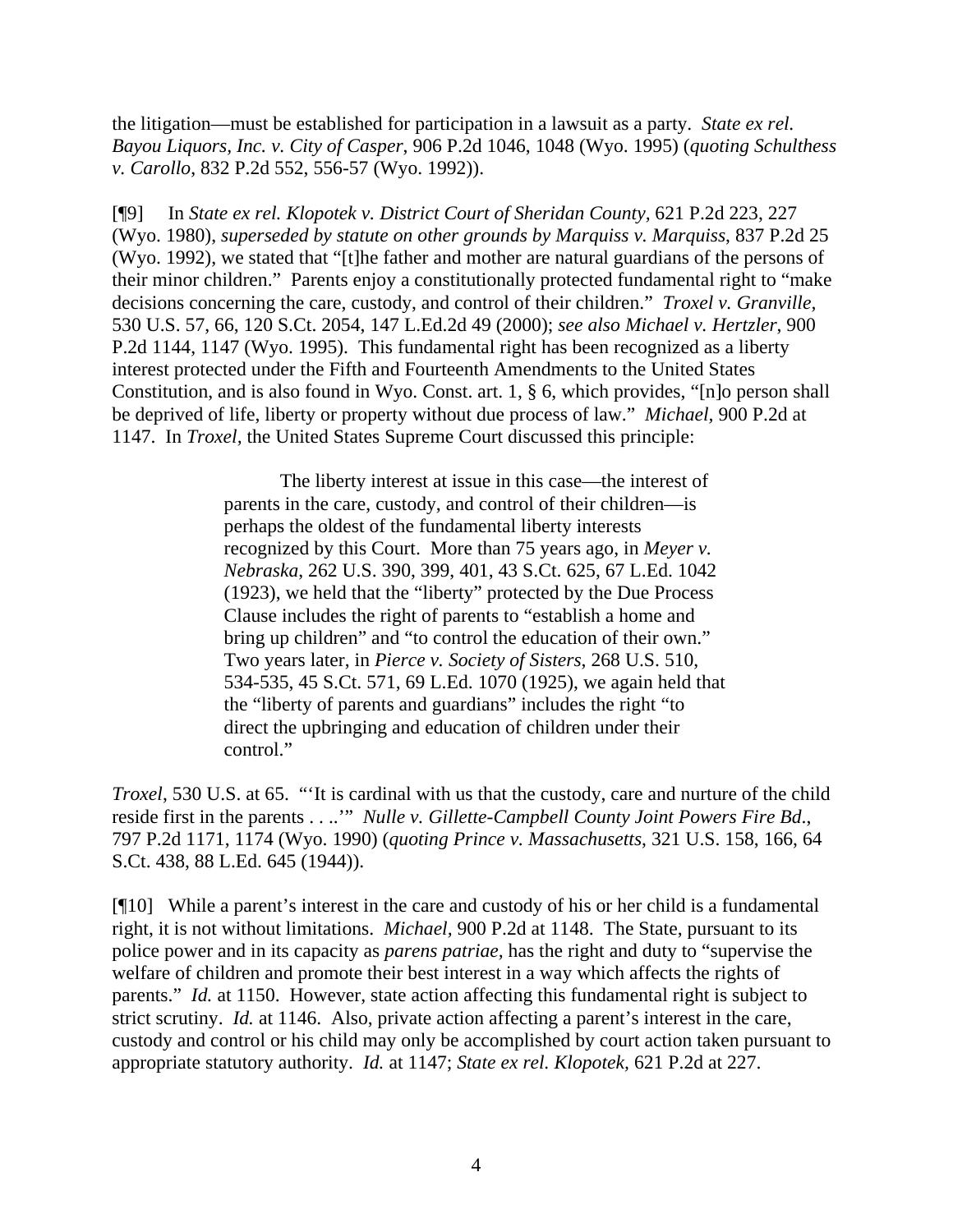[¶11] Besides a child's biological or adoptive parents, the Wyoming legislature has granted statutory authority to request visitation to only two additional classes of persons. First, under Wyo. Stat. Ann. § 20-7-101 (LexisNexis 2003),<sup>2</sup> a child's grandparents, under certain circumstances, may bring an action to establish visitation with their grandchild. And second, under Wyo. Stat. Ann. § 20-7-102 (LexisNexis 2003), a child's primary caregiver has standing to bring an action to establish visitation.<sup>3</sup>

(a) A grandparent may bring an original action against any person having custody of the grandparent's minor grandchild to establish reasonable visitation rights to the child. If the court finds, after a hearing, that visitation would be in the best interest of the child and that the rights of the child's parents are not substantially impaired, the court shall grant reasonable visitation rights to the grandparent. In any action under this section for which the court appoints a guardian ad litem, the grandparent shall be responsible for all fees and expenses associated with the appointment.

. . .

(c) No action to establish visitation rights may be brought by a grandparent under subsection (a) of this section if the minor grandchild has been adopted and neither adopting parent is a natural parent of the child.

(d) In any action or proceeding in which visitation rights have been granted to a grandparent under this section, the court may for good cause upon petition of the person having custody or who is the guardian of the child, revoke or amend the visitation rights granted to the grandparent.

(a) With notice or reasonable efforts to provide notice to the noncustodial parent, a person may bring an original action against any person having custody of the child to establish reasonable visitation rights to the child if the person bringing the original action has been the primary caregiver for the child for a period of not less than six (6) months within the previous eighteen (18) months. If the court finds, after a hearing, that visitation would be in the best interest of the child and that the rights of the child's parents are not substantially impaired, the court shall grant reasonable visitation rights to the primary caregiver. In any action under this section for which the court appoints a guardian ad litem, the person bringing the original action under this section shall be responsible for all fees and expenses associated with the appointment.

(b) No action to establish visitation rights under subsection (a) of this section may be brought by a person related to the child by blood or by a person acting as primary caregiver for the child prior to the adoption of the minor child when neither adopting parent is related by blood to the child.

(c) In any action or proceeding in which visitation rights have been granted to a primary caregiver under this section, the court may for

 2 Wyo. Stat. Ann. § 20-7-101 states:

 $3$  Wyo. Stat. Ann.  $\S 20$ -7-102 states: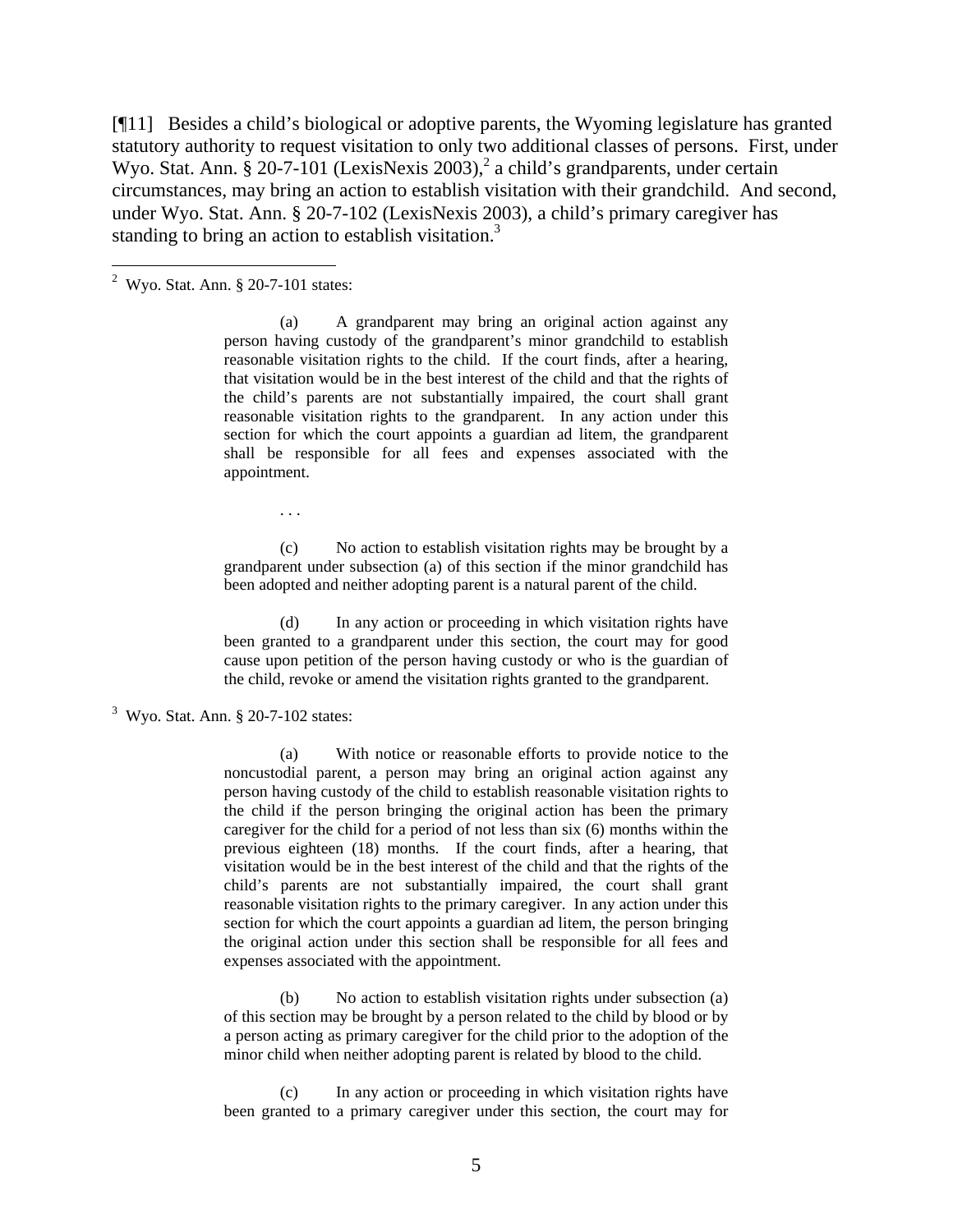[¶12] Because of parents' fundamental right to direct the upbringing of their children, courts generally have held that only those specifically granted standing by statute may petition the court for visitation. *See O'Dell v. O'Dell,* 629 So.2d 891, 891-92 (Fla.App. 1993); *Sandor v. Sandor,* 444 So.2d 1029, 1030 (Fla.App. 1984); *Lihs by Lihs v. Lihs*, 504 N.W.2d 890, 893 (Iowa 1993); *Ken R. on Behalf of C.R. v. Arthur Z*., 438 Pa.Super. 114, 651 A.2d 1119, 1120-21 (1994), *aff'd*, 546 Pa. 49, 682 A.2d 1267 (1996); and *Weber v. Weber*, 362 Pa.Super. 262, 524 A.2d 498, 499 (1987). One author referred to this principle as the "no statute—no standing—no right to visitation" rule. 4 Joel V. Williams, Comment, *Sibling Rights to Visitation: A Relationship Too Valuable to Be Denied,* 27 U. Tol. L. Rev. 259, 287 (1995). Neither Bisiar nor J.B. is J.S.'s biological or adoptive parent, grandparent, or primary caregiver; therefore, neither falls into a class of persons having standing to request visitation.

[¶13] In addition to the lack of statutory standing, we note that the common law also prohibits Bisiar and J.B.'s action for visitation. Under the common law, courts "deferred to the right of the parents to make decisions regarding their children's associations . . .." *Michael*, 900 P.2d at 1146. The common law is adopted in Wyoming by Wyo. Stat. Ann. § 8-1-101 (LexisNexis 2003). We have held that legislation must contain clear and concise language before common law rights may be taken away. *Markle v. Williamson,* 518 P.2d 621, 624 (Wyo. 1974*)*, *superseded by statute on other grounds by Cottonwood Steel Corp. v. Hansen*, 655 P.2d 1226 (Wyo. 1982) and *Mills v. Reynolds*, 807 P.2d 383 (Wyo. 1991); *McKinney v. McKinney*, 59 Wyo. 204, 135 P.2d 940, 942 (1943). In that regard, the legislature has specifically abrogated the common law by granting to only two classes of persons other than parents—grandparents and primary caregivers—standing to bring actions for visitation. *Michael*, 900 P.2d at 1146. The legislature has not extended that right to other relatives, stepparents, boyfriends, or siblings. Such a change to the common law is a policy matter best left to the legislature.<sup>5</sup> Merrill v. Jansma, 2004 WY 26, ¶ 26, 86 P.3d 270, 281 (Wyo. 2004); *Sare v. Stetz*, 67 Wyo. 55, 214 P.2d 486, 494 (1950).

> good cause upon petition of the person having custody or who is the guardian of the child, revoke or amend the visitation rights granted to the primary caregiver.

 $\overline{a}$ 

<sup>&</sup>lt;sup>4</sup> At least one court has avoided this rule by invoking the doctrine of "inherent equitable jurisdiction, whereby it hears a sibling's petition even though it has no statutory authority to do so." Joel V. Williams, Comment, *Sibling Rights to Visitation: A Relationship Too Valuable to Be Denied,* 27 U. Tol. L. Rev. 259, 277 (1995). *See, e.g., L. v. G.,* 203 N.J. Super. 385, 497 A.2d 215 (1985). Although the court in *L.*, 497 A.2d at 222, recognized that the siblings had no statutory standing to seek relief, it heard the case because it believed that siblings possessed the "natural, inherent and inalienable right to visit with each other."

 $5$  A 2001 article reported that "[f]ive states have statutes explicitly giving siblings standing to petition the court for visitation.'" William Wesley Patton, *The Status of Siblings' Rights: A View Into the New Millennium,* 51 DePaul L. Rev. 1, 4 (2001) (*quoting* Ellen Marrus, *"Where Have You Been, Fran?" The Right of Siblings to Seek Court Access to Override Parental Denial of Visitation,* 66 Tenn. L. Rev. 977, 1013 (1999)).